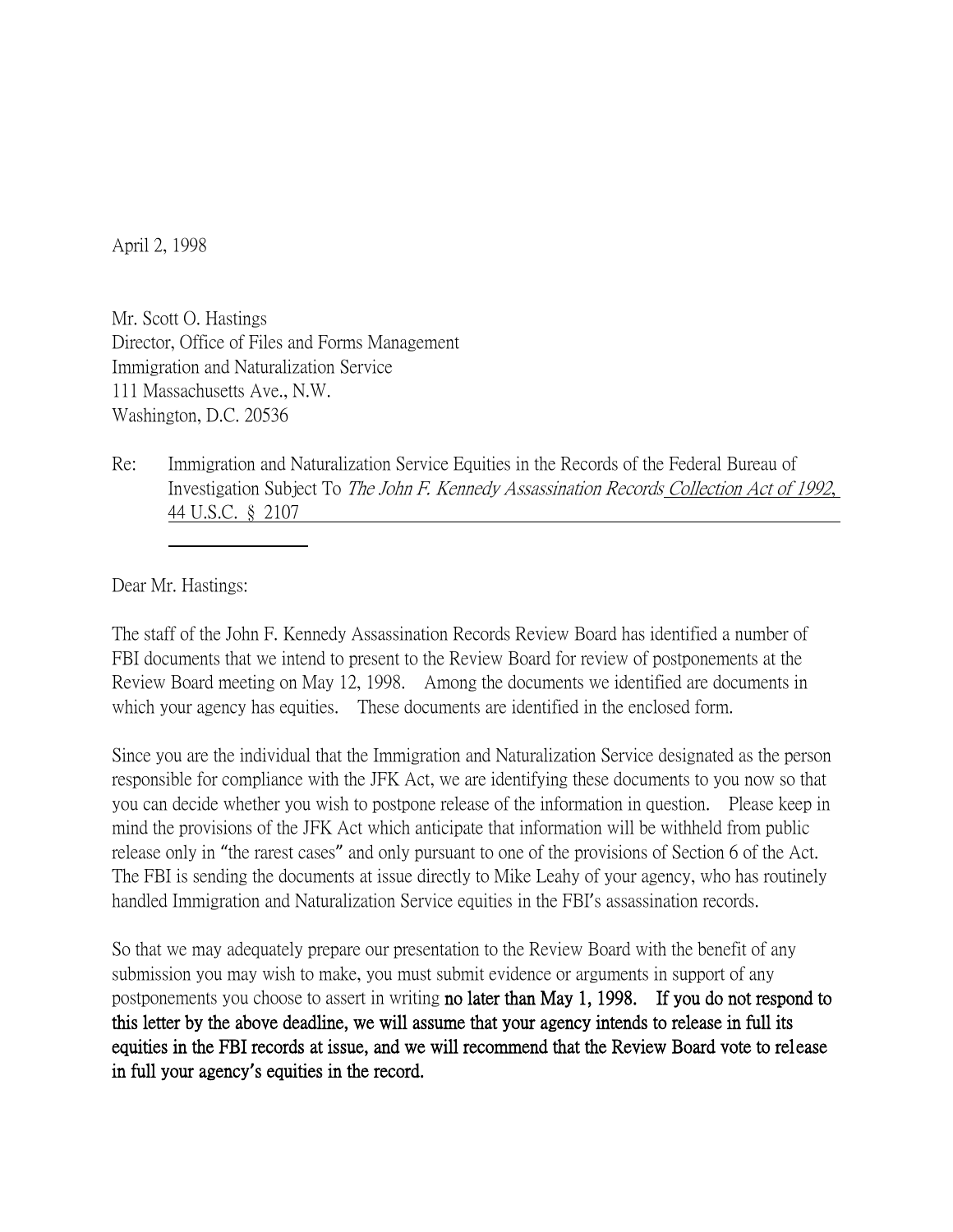Mr. Scott O. Hastings April 2, 1998 Page 2

In many of the FBI documents with third agency equities, we believe that the third agencies could, consistent with their current guidelines for JFK assassination-related information, consent to full release of the information at issue.

If you have any questions regarding the documents identified on the enclosed forms, please call Carol Keeley or Debbie Beatty of the JFK Task Force at the FBI at (202) 324-0571 or Laura Denk or Kevin Tiernan of the Review Board staff at (202) 724-0088. Thank you, in advance, for your cooperation.

Sincerely,

T. Jeremy Gunn Executive Director

Enclosure

cc: James M. Leahy Management Analyst Records Policy and Analysis Branch Office of Files and Forms Management Immigration and Naturalization Service 111 Massachusetts Ave., N.W. Washington, D.C. 20536